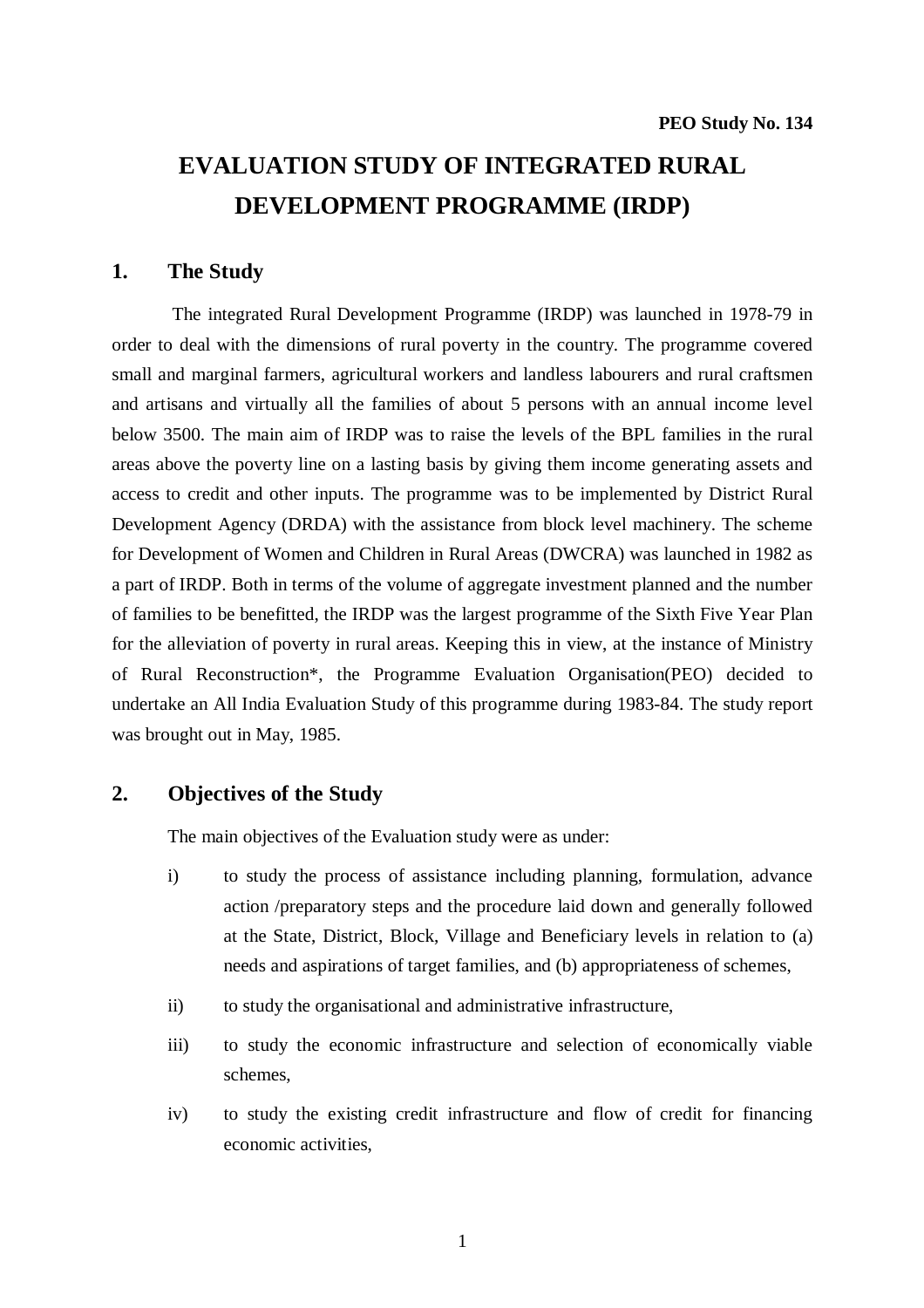- v) to study the post-acquisition aspects including utilisation and maintenance of assets, supply of inputs, marketing linkage, etc, and
- vi) to study impact of the programme on the target families.

# **3. Sample Size/Criteria for Sample** S**election**

Sixteen states conforming to 7 district area categories -(a) Tribal areas (Madhya Pradesh and Orissa),(b) Agriculturally developed areas (Haryana, Andhra Pradesh and Punjab, (c) Agriculturally less developed areas (Eastern UP and Maharashtra), (d)Hill Areas (J&K, West Bengal and Tamil Nadu) (e) Desert Areas (Rajasthan), (f) Areas with good Administrative structure for local level planning and implementation (Gujarat, Kerala and Karnataka) and (g) Areas with poor Administrative structure (Bihar, HP and MP) were selected for the study. The study was designed to be conducted at 4 levels districts, block, village/cluster and beneficiary. In all 33 districts 66 blocks, 132 villages/clusters and 2640 beneficiaries were selected. Though 2640 beneficiaries were proposed to be selected for the study, only 1170 beneficiaries could become available for selection.

# **4. Reference Period**

The secondary data were collected for the period 1979-83. The field work was conducted in the period 1983-84.

# **5. Main Findings**

- 1. The Ministry of Rural Development had recommended the setting up of District Rural Development Agency /Society(DRDA) for planning, project formulation, and implementation of IRDP. Guidelines were issued to states for this purpose. In course of the Evaluation study, no uniform pattern was found regarding organisational set up at the State Headquarters for the administration and execution of IRDP. The strong administrative setup recommended by the Ministry of Rural Development had not come into existence in most of the States except Gujarat and Rajasthan and to some extent Andhra Pradesh.
- 2. In most of the DRDAs, neither the resource surveys could be taken up nor the perspective plans were prepared as prescribed under the guidelines due to the lack of requisite planning. Due to reluctance on the part of officials in the absence of adequate perquisites and training, a large number of posts of the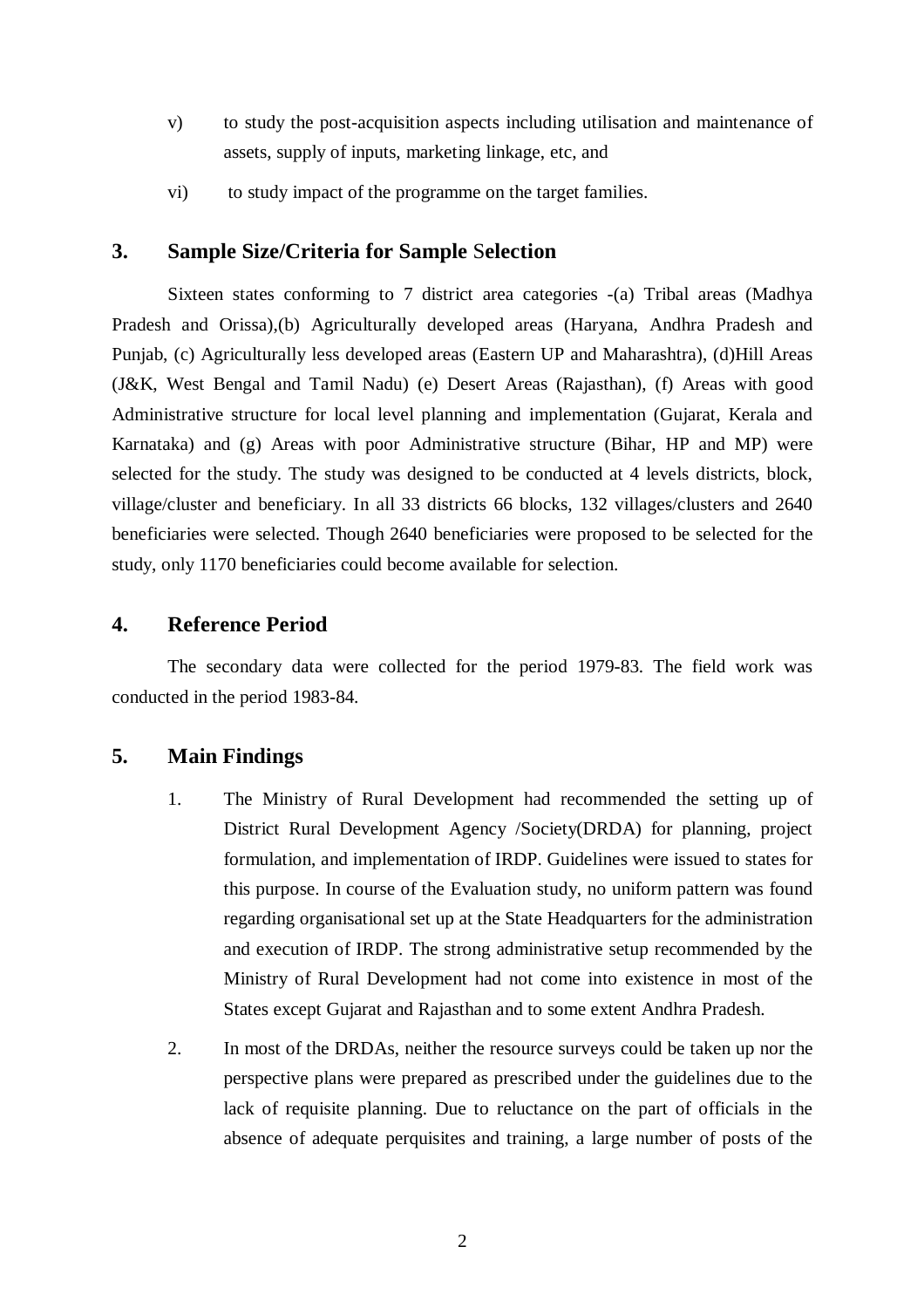Assistant Project Officer were lying vacant and there were other administrative problems.

- 3. A few States were also not ready to share the burden of even 50% of the cost of development due to paucity of resources.
- 4. Most of the States had constituted state level Coordination Committees for the supervision and coordination of the programmes. However, there was lack of coordination at the district and block level. In fact the block level machinery was found to be quite weak for providing an appropriate and integrated delivery system due to multiplicity of other sectoral programme being administered by `line' Departments.
- 5. 18 out of 33 districts had reported an inadequacy of infrastructure for providing benefit schemes/ assets to the selected beneficiaries.
- 6. More than half of the States covered under the study had not attempted to prepare the 5 year perspective plan for the respective districts in spite of the emphasis in the guidelines.
- 7. In the 5 year perspective plan developed by DRDAs, too much emphasis was laid on the responsibility of the banks for the provision of credit facilities and the technical extension aspects. Supply of inputs, marketing and other infrastructural support needed for successful implementation of the programme had not been spelt out adequately.
- 8. Proper guidelines were not followed for the of action plans/cluster plans for the blocks or even to cover the low income group families at the first instance by most of the States.
- 9. The number of families actually assisted exceeded the target by 14.42%. Of the families actually assisted, 22.5% belonged to SCs and 9.2% belonged to STs. 81% of the beneficiaries actually assisted were covered in the primary sector schemes, 8% in the secondary sector and 11% through tertiary sector schemes.
- 10. It is revealed that initially the State Governments did not make any attempt to prepare a shelf of bankable schemes suitable for their different areas. In many areas, the functionaries at the DRDA and the block levels were not very familiar with the details of the schemes covered under guidelines. Functionaries in many areas had not worked out the income generating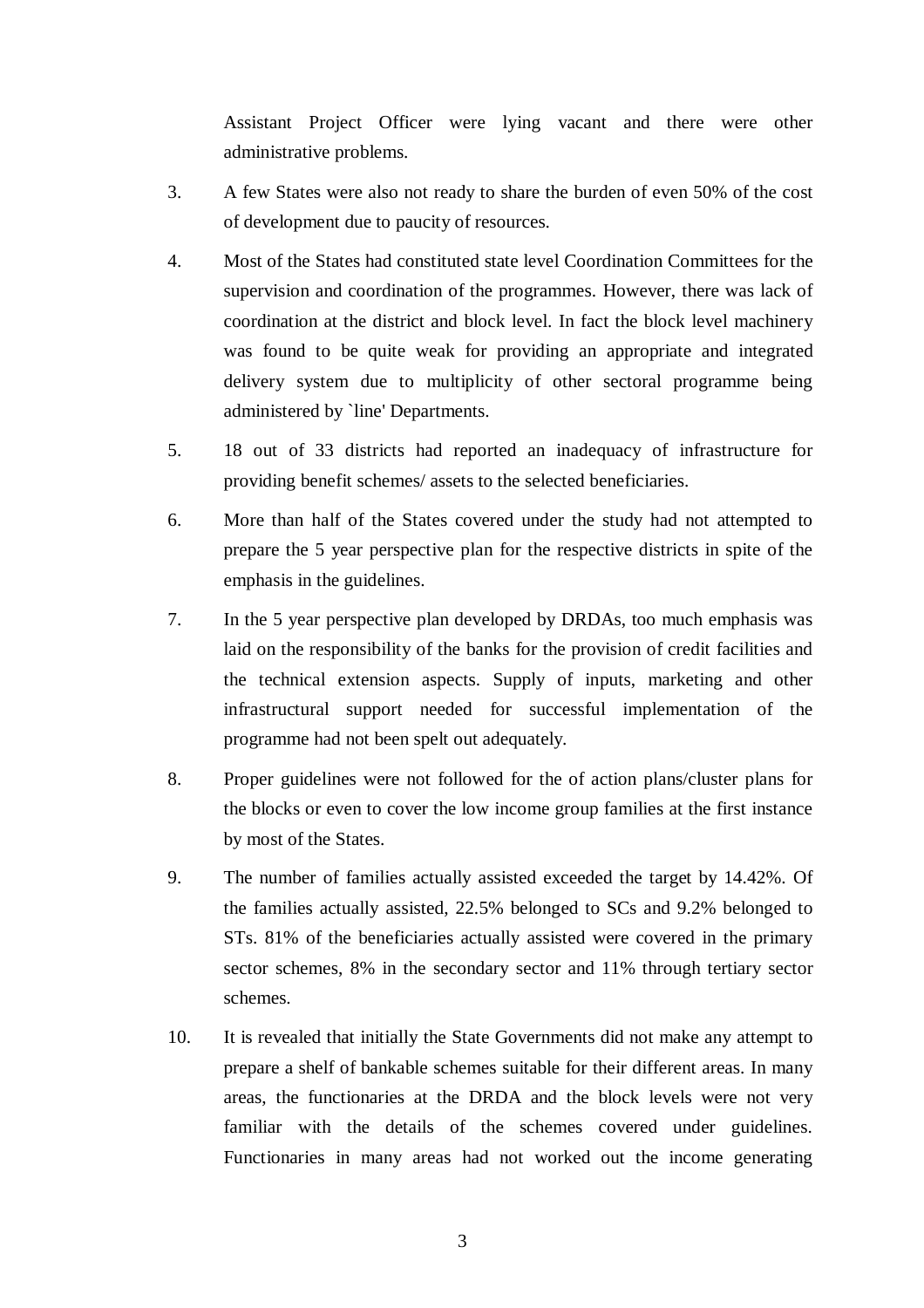potentialities of specific schemes. Provision of one time benefit of milch animal alone did not help the beneficiaries to cross the poverty line. There were complaints regarding veterinary support in terms of necessary supply of medicines and timely medical attention to the animals.

- 11. There were no follow-ups regarding maintenance of the assets delivered to the beneficiaries. In the areas where cluster approach had not been adopted Milk Producers' Cooperative Societies for the beneficiaries of the milch cattle had also not been organised. Most of the beneficiaries were not aware of the facility of an insurance cover against the risk of the death of the animals/birds.
- 12. The development of activities in the secondary sector had not been encouraging except for a few very popular activities organised by voluntary agencies and Khadi and Village Industries Board (KVIB). As a result of the setting up of artisan complexes with the help of NREP funds, a group endeavour for arrangement for supply of raw materials and marketing products became quite successful. The group endeavour also minimised the individual risk and assured regular income to beneficiaries in terms of wages.
- 13. The various functionaries felt that the cost of schemes, their economics and the loans and subsidies available under the rules were unrealistic due to price rise. Due to this about 29% beneficiaries were forced to borrow additional funds from the money lenders/or other sources.
- 14. During the period 1980-83, the amount of subsidy and credit per beneficiary came to Rs.704 and Rs. 1572, respectively. It was observed that per capita investment was the lowest in hill areas (Rs.1555) followed by agriculturally less developed areas (Rs.2166) and tribal areas (Rs.2399).
- 15. The data collected for the study showed that out of the total amount of loans advanced to the IRDP beneficiaries during the period 1980-81 to 1982-83 in the selected districts share of Regional Rural Banks was less than 6 per cent. The share of Commercial Banks, however, accounted for 67% and the Cooperative Banks accounted for 27 percent of the total loans.
- 16. In some areas it was reported that the subsidy amount was not adjusted immediately after providing assets to the beneficiaries with the result that the beneficiaries had to pay interest even on the subsidy portion of the cost of the assets. A few bank branches were also reported to be insisting on security from the beneficiaries even for loans upto Rs.1000. A large number of loan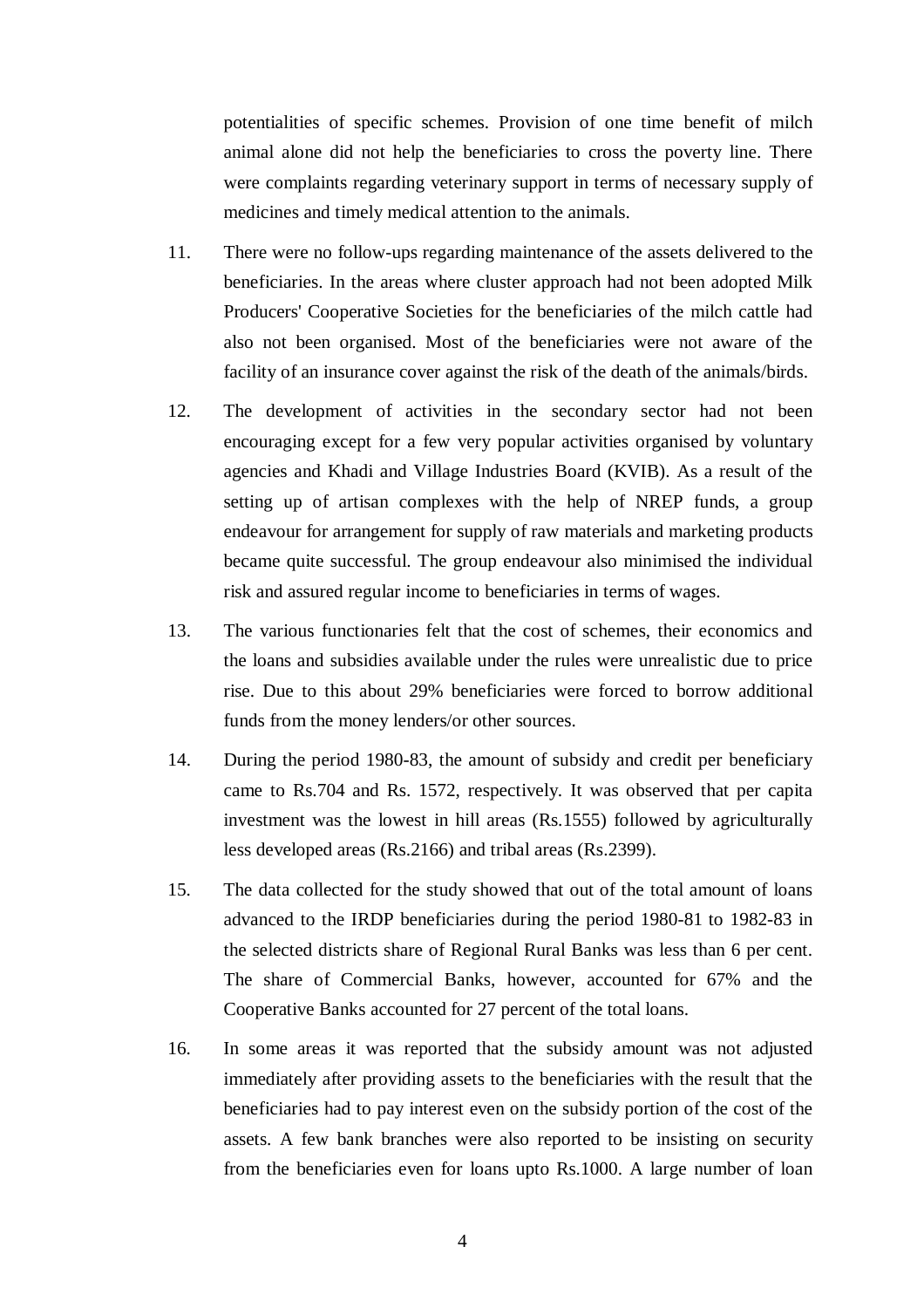applications were rejected on flimsy grounds. In a few cases the banks even refused to assign the reasons for the rejection of applications.

- 17. The percentage of overdues generally varied from 50 to 60, which meant that besides the adjustment of the subsidy no instalment of the loans had been repaid.
- 18. The Ministry of Rural Development had prescribed certain proforma to monitor the progress of implementation of the IRDP on monthly, quarterly and annual basis. It was observed that based on information supplied by the State Governments monthly progress report on IRDP were being prepared by the Ministry of Rural Development.
- 19. The involvement of banks in the selection of beneficiaries or in the preparation of project profiles in many States was nil. Only Government polytechnics were utilised for providing training under TRYSEM. Of those covered under TRYSEM for the period 1980-83, 31% belonged to the SC/STs and 24% were women.
- 20. The other important deficiencies observed from the field evaluation with regard to the implementation of the TRYSEM programme were:
	- a) Improper selection of trainees without base line surveys,
	- b) Undue concentration of a few vocations while selecting the trainees,
	- c) lack of aptitude on the part of the trainees,
	- d) minimum involvement of District Centres,
	- e) poor infrastructural support to enable the trainees to follow up the pursuits in which they had attained necessary skills under the Programme,
	- f) lack of coordination amongst the District Industries Centre, banks and training institutions, and
	- g) lack of follow up of the trained youth.
- 21. It was found that about 25.8% sample beneficiary households had an annual income exceeding Rs.3500 at the time of their selection. As per the norms of the Ministry of Rural Development, these households did not, qualify for the benefits provided under the IRDP.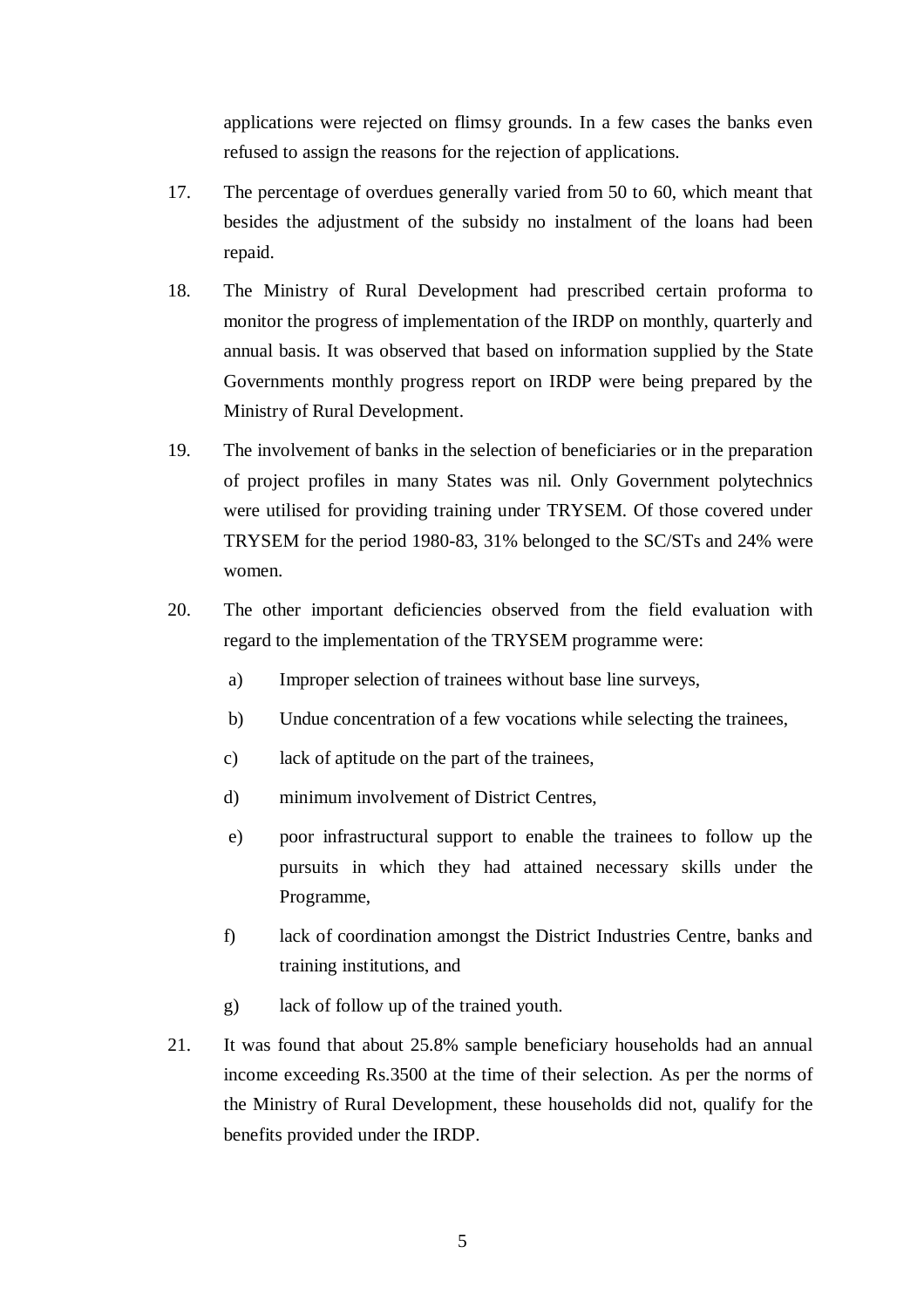- 22. The identification of about 42% sample households had been done through household surveys and 49% had to approach some functionary to get the benefits. The remaining 9% were not motivated by any official/ non-official agency.
- 23. Only 26% of the total sample households were selected in the open Gram Sabha meeting as laid down under the guidelines of the Ministry of Rural Development. 71% of the sample households were selected by BDO/Block level officials and VLWs/ VDOs. The selection of beneficiaries above the prescribed income level could perhaps have been averted if the selection had been made in the open meetings of the Gram Sabha as per the guidelines.
- 24. Only 65% of the sample households were selected as beneficiaries of the IRDP within one month of their identification.
- 25. It was observed that the delivery of benefits assets to nearly 83% of the sample beneficiaries was made within a period of one month of the sanction. The rest had to wait for obtaining the benefit assets for a period for three months or more. The main reason for the delay of more than one month mentioned by the beneficiaries were owing to cumbersome procedure followed by the authorities, lack of support from bank officials and non-availability of beneficial assets in the local areas/markets.
- 26. About 75% of the selected beneficiaries were provided with beneficial schemes pertaining to activities in the primary sector, 8% for secondary sector and 17% for tertiary sector. Thus the diversification of beneficial schemes in secondary and territory scheme was not noticeable to the extent envisaged.
- 27. More than 96% of the sample households felt that the benefits provided to them were according to their needs and aspirations and considered the schemes to be suitable in view of their talents and financial position of their families.
- 28. Only about 70% of the sample households had received the financial assistance only upto an amount of Rs.3000/-.
- 29. Over 24% sample households were sanctioned loans @ 4% in DRI and the rest were required to pay the normal rate of interest prescribed by beneficiaries/financing agencies.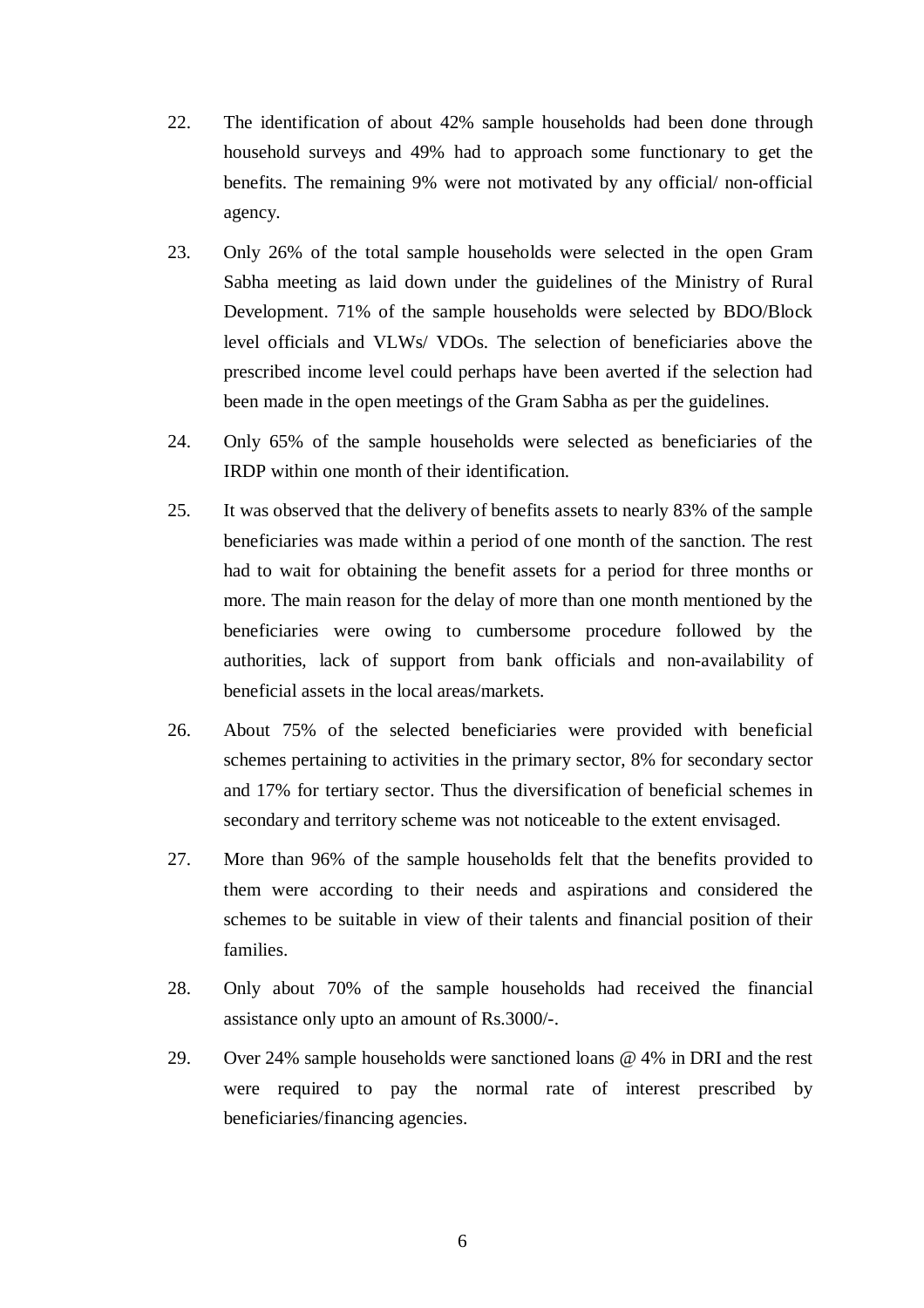- 30. As regards the loan repayment, 62% of the beneficiaries had repaid the loans in monthly instalments, 17% in 6 monthly instalments and 21% in yearly instalments. About 73% of the beneficiaries were satisfied with the terms and conditions of the loan assistance provided to them, whereas 26% were critical and dissatisfied with the terms of loans due to a number of reasons.
- 31. Till the completion of field work of the study, 28% households had repaid their loans to the extent of 80 to 100%.
- 32. 82% of the sample households had made repayments out of income derived by them from the benefit schemes given to them under IRDP. The remaining 18% had to manage for the repayment from some other sources
- 33. About 90% of the selected beneficiaries felt that they had benefited from the IRDP. About 9.5% reported that they had not benefited. About 90.7% of the beneficiaries informed that as a result of the IRDP, their family employment had increased. Another 8.9% of the households reported that there had been no change in the employment position due to IRDP.
- 34. About 88% of the household reported increase in their income as a result of their coverage in the IRDP while 10.6% did not feel any material change. About 37% reported some increase in their family assets after their coverage. However, about 63% did not see any increase in their family assets position. While 77% felt increase in their consumption level, 23% of the household did not see any change in their consumption level. While 64% of the sample households felt that their overall status in the village society had been elevated as a result of their coverage under IRDP 36% observed contrary to that.
- 35. While 48% of the selected household did not report having faced any problem in obtaining the benefit schemes. The remaining 52% reported to have faced some problems in getting the benefit schemes owing to a number of reasons.
- 36. Quantum of subsidy per unit of benefit scheme was the lowest for the secondary sector and the highest for the primary sector.
- 37. The increase in employment of households covered under the tertiary sector schemes was the highest followed by primary sector schemes and secondary sector schemes, respectively. The highest increase in income of the sample households was in subsidiary occupation followed by tertiary sector schemes, animal husbandry schemes, secondary sector and agricultural schemes.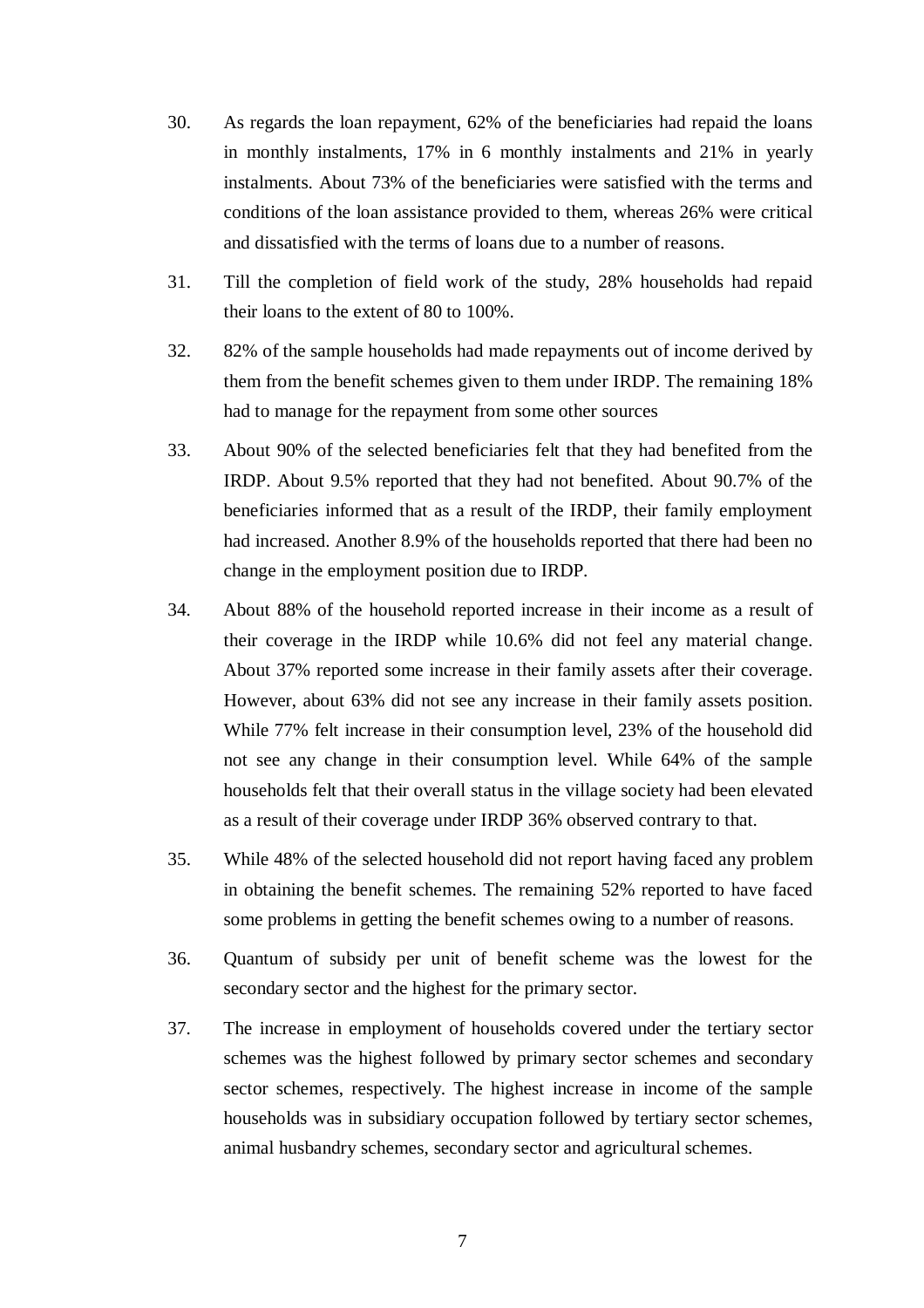38. The highest incremental income was observed under tertiary sector schemes in areas with good administration, infrastructure followed by Agriculturally Developed Areas. The lowest incremental income under the tertiary sector was observed in Desert and Tribal areas. In case of primary sector, the incremental income was highest in case of schemes under subsidiary occupations followed by animal husbandry and agricultural schemes.

# **6. Major Suggestions**

- 1. The State Governments should build up a strong and well equipped organisational set up at their headquarters for implementing this programme in effective manner at the earliest. Efforts should also be made to remove the structural weaknesses in its administrative set up.
- 2. State Governments should transfer key officials such as Project Officer, Assistant Project Officer of DRDA only in exceptional cases and the frequent transfer of such key officials should be avoided.
- 3. Regular training courses should be organised on the pattern arranged by the State Governments in the 1960s for Community Development Project Officers, BDOs, Extension Officers and Village level workers. The existing training institutions should also be suitably strengthened to cater to the requirements of the IRDP.
- 4. For the implementation of the IRDP, the BDOs should be made answerable to the Project Officers. The BDO in turn should have control over the block team of the technical staff placed under the respective `line' Departments.
- 5. Efforts should be taken for consolidating and pooling the funds available for sectoral development with the funds allocated to the DRDA for effecting implementation of the programme.
- 6. Highest priority should be given to the formulation of perspective plan for each block based on the survey of resources, development potential as well as constraints of each area and the existing institutions and the ongoing activities in the area. A single planning team of technical experts should be set up under the DRDA which may be assigned the task of drawing up an integrated development plan for the block/district with due consideration to the local and regional priorities and financial and material resources available in the areas.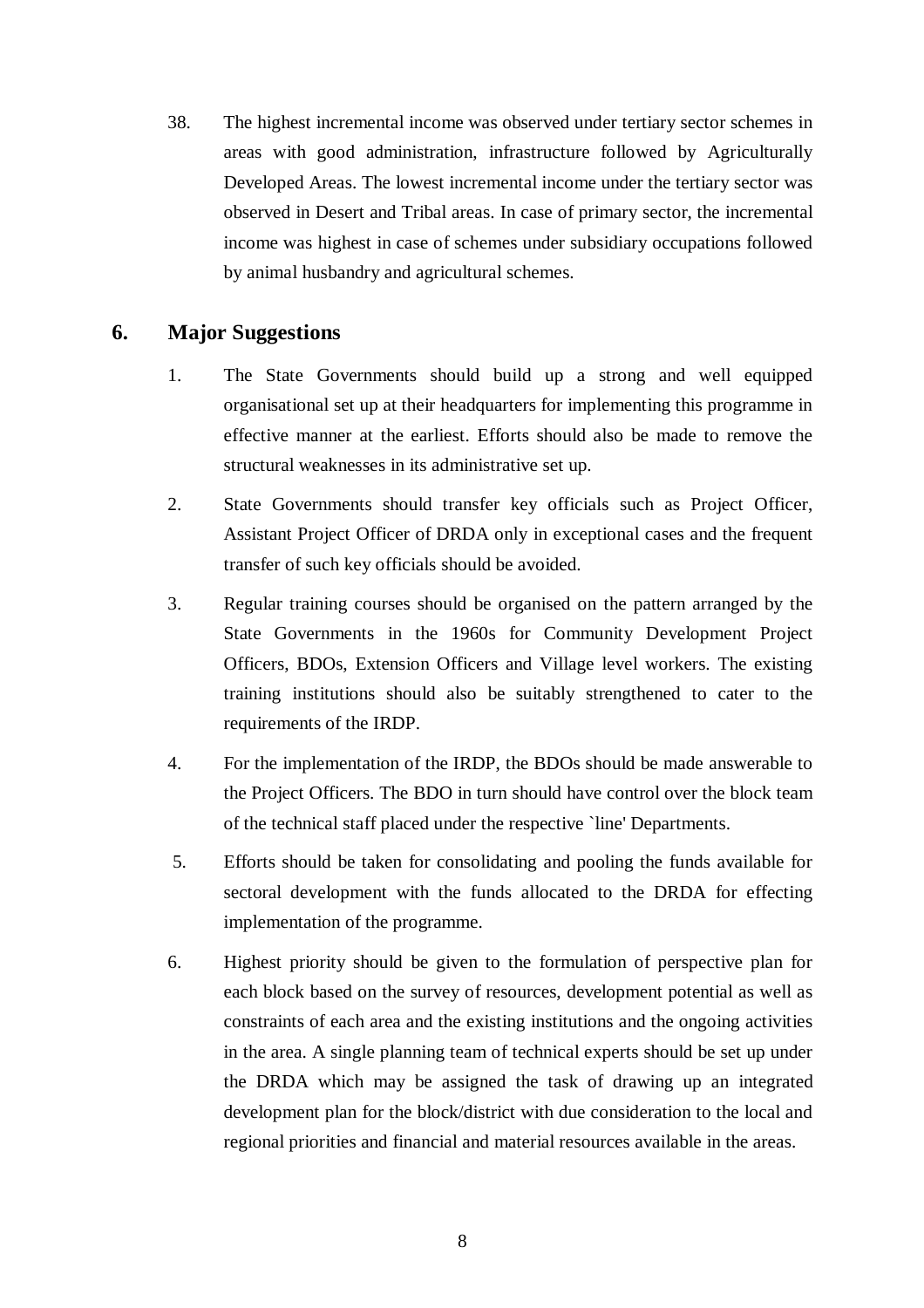- 7. It may be worthwhile organising training farms somewhat on the model adopted in Kerala where a farm had been established with the assistance of DRDA to train people in dairying and poultery. There is also an urgent need for streamlining the procedure for the settlement and reimbursement of insurance claim.
- 8. To ensure development of activities in the secondary sector, there is a need to develop the capacity of the beneficiaries to acquire skills in respect of the activities for which they are to be employed. Intensive activities with adequate forward and backward linkage should also be encouraged.
- 9. Suitable steps should be devised to improve the final participation of cooperative banks in the IRDP.
- 10. The introduction of suitable checks and procedure to eliminate malpractices, such as making beneficiaries to pay interest on the subsidy portion of the cost of the asset, etc.
- 11. The pattern followed by Gujarat and Rajasthan in regard to verification of assets and also for studying the impact of the programme in terms of resultant increase in the income of the beneficiaries may be adopted by the other State Governments.
- 12. Steps should be taken to strengthen and streamline the monitoring arrangements at the State, district and block levels.
- 13. Ministry of Rural Development may consider undertaking indepth review of the existing training arrangements and of the syllabus prescribed by various training institutions. The Ministry may also examine the feasibility of establishing training-cum-demonstration -cum-production centre in each cluster of village with the assistance of KVIB and other related institutions, which may not only provide equipment raw materials etc. but also on the job training to the youth till they develop sufficient confidence to manage their own ventures.
- 14. It should be ensured that the resources are more controlled in areas inhabited by the poorest of the poor and programmes should not have the thin spread over wide areas as had been the pattern observed in the course of the study.